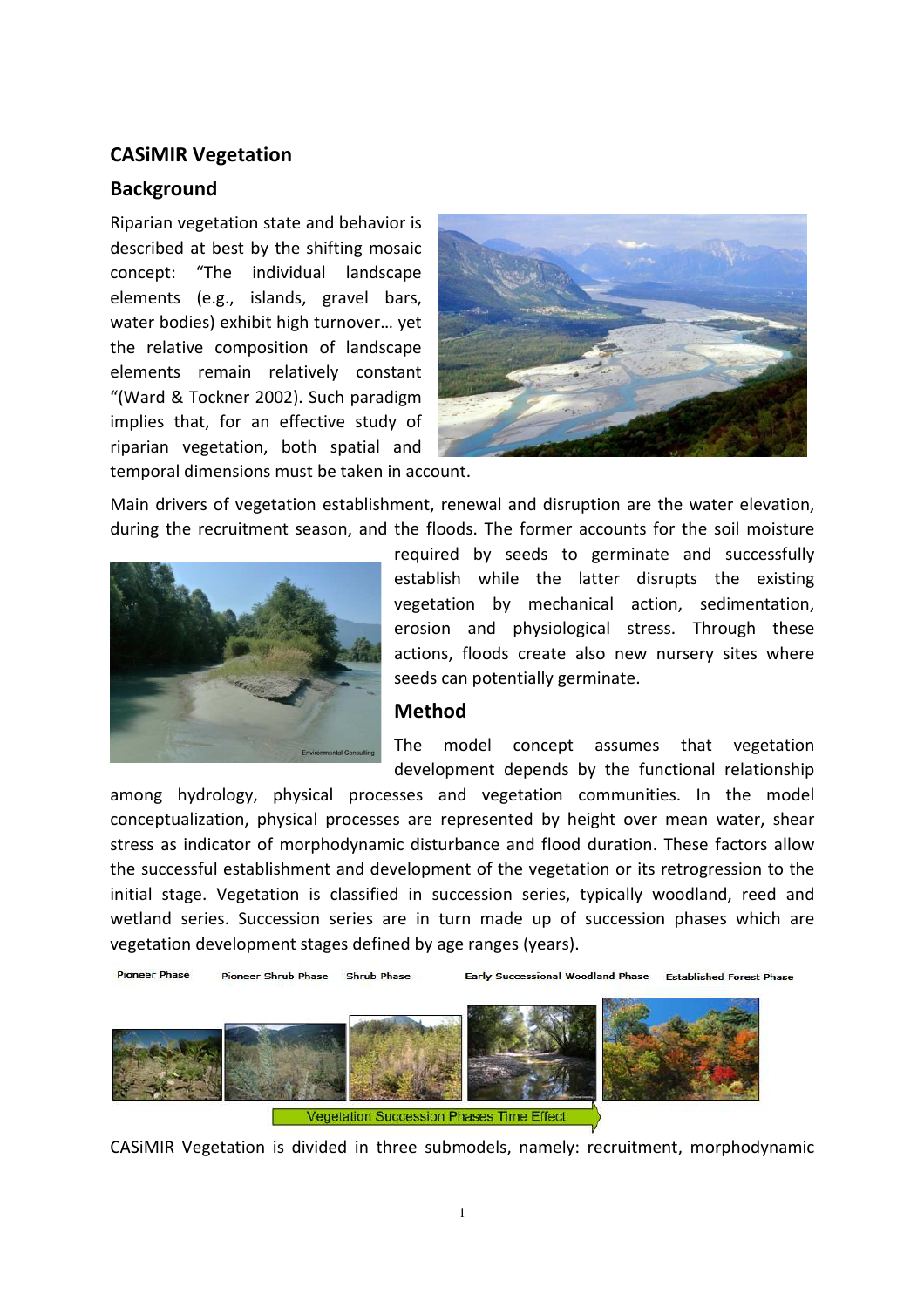disturbance and flood duration; the simulation time step is one year; the simulation time step is one year.

Recruitment submodel evaluates wheather or not there will be sucesfull establishment (recruitment) of vegetation. The module applies the concept of the "Recruitment box model" (Mahoney & Rood, 1998) extenteded also to vegetation different than cottonwood and willow species. The module concept states that recruitment can occur only on open, barren soil (initial phase) and that each succession series has one or more regions, which are suitable for the recruitment. Regions are defined by riparian zone (either bank or floodplain zone) and bands defined by relative elevation above water. , which are suitable for the recruitment. Regions<br>
Fined by riparian zone (either bank or floodplain<br>
and bands defined by relative elevation above<br>
pdynamic disturbance submodel uses the shear<br>
as indicator of morphodynam

Morphodynamic disturbance submodel uses the shear stress as indicator of morphodynamic disturbance. This submodel evaluates if the maximum shear stress of the year is larger than the succession phases resistance (expressed in  $N/m^2$ ). Where this condition is met, the succession phase is completely recycled to the initial phase. Each succession phase has a different shear stress resistance.

Flood duration is used as indicator for physiological stress and represents the amount of time a floodplain area is inundated during a season or a year. In the flood duration submodel, it is considered that a succession phase (Impacted Phase) will be retrogressed to to a younger

ation time step is one year;<br>
er or not there<br>
cruitment) of<br>
Rood, 1998)<br>
an cottonwood<br>
pt states that<br>
ren soil (initial<br>
ren soil (initial<br>
so one or more<br>
ation above<br>
step some or more<br>
states the section above<br>
susc

succession phase (Recycled Phase) in response to a flood duration impact. Impacts are classified into high, medium, and low classes depending on number of days flooded during vegetation period. Flood duration impacts (low, medium and strong) yield partial or total recycling on vegetation. In the first case, the succession phases is completely recycled to the initial phase while in the second, the impacted phase is retrogressed to a previous phase.

The model thus conceived allows a wide applicability of the developed tool and the fruition of its results by either scientific, policymakers or stakeholders audiences. The model outputs<br>are in fact both spatial (maps) and tabular. These two formats allow immediate visualization,<br>therefore suitable also for non t are in fact both spatial (maps) and tabular. These two formats allow immediate visualization, therefore suitable also for non trained or non scientific personnel